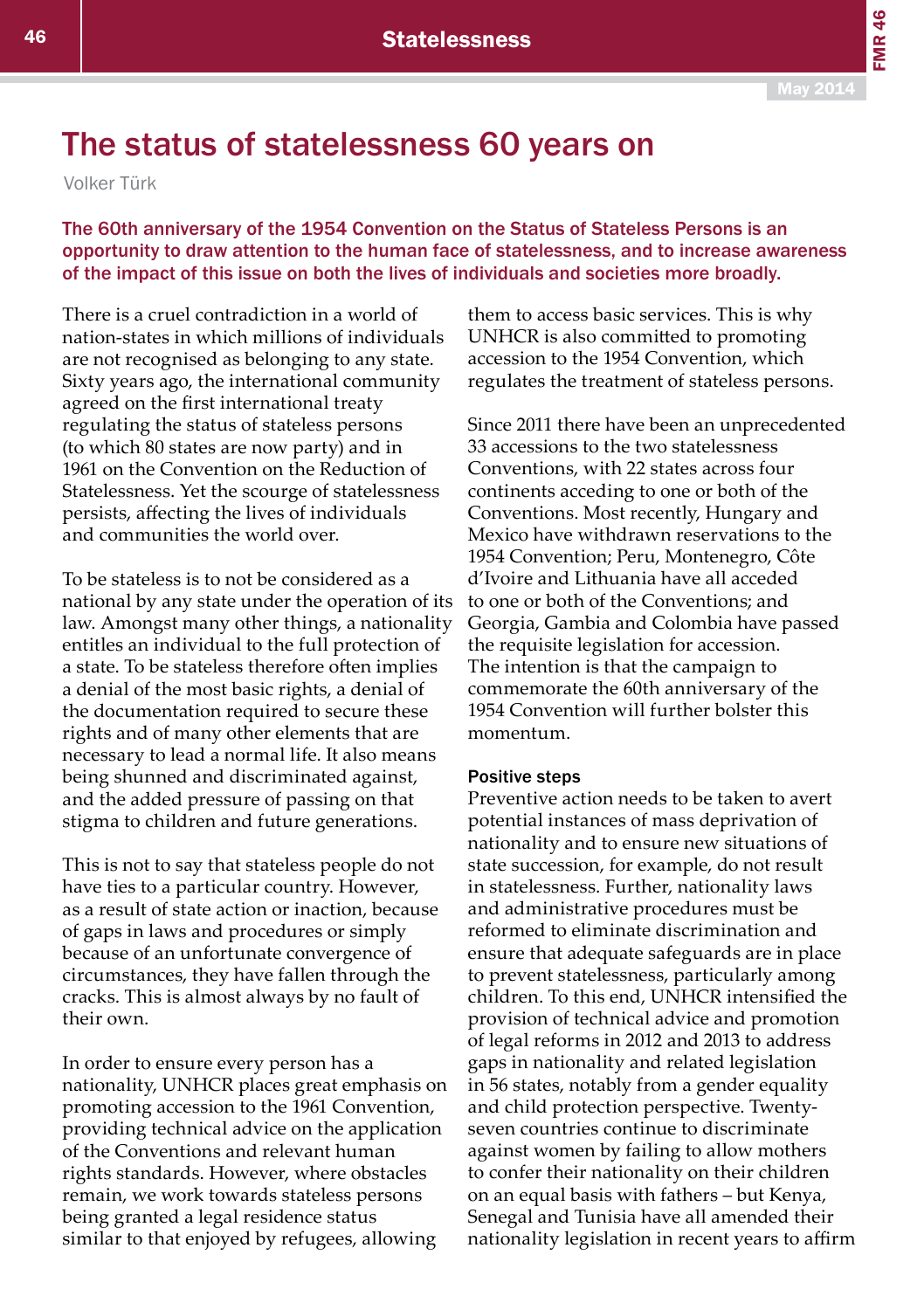gender equality and thus removed the bars to the passing on by women of nationality.

Simple measures such as civil registration, combined with legislative reform, are invaluable tools in the acquisition of citizenship for stateless persons. For millions of people around the world, birth certificates – that many of us take for granted – are a dream and a key for a better future. This is poignantly evident in the proud face of every person who receives a birth certificate in Thailand and the Philippines during a recent distribution.

Birth registration, in particular, addresses not only child protection concerns but also statelessness and reintegration issues. Both Georgia and the Russian Federation

have implemented pledges in respect of civil registration and documentation systems, and birth registration will continue to be a priority for UNHCR.

Since stateless people are often without personal documentation, and therefore uncounted and unseen, identifying the magnitude of stateless situations has been a considerable obstacle in addressing this issue. But there is some progress here, with states pledging to undertake studies and surveys, and to report on the issue of statelessness. The Philippines is leading the way in this regard, and a number of countries, including Georgia, Moldova and the UK, have established statelessness determination procedures to improve the identification



A Burmese family registers their child for a Thai birth certificate at Mae Tao clinic in Mae Sot, Thailand.